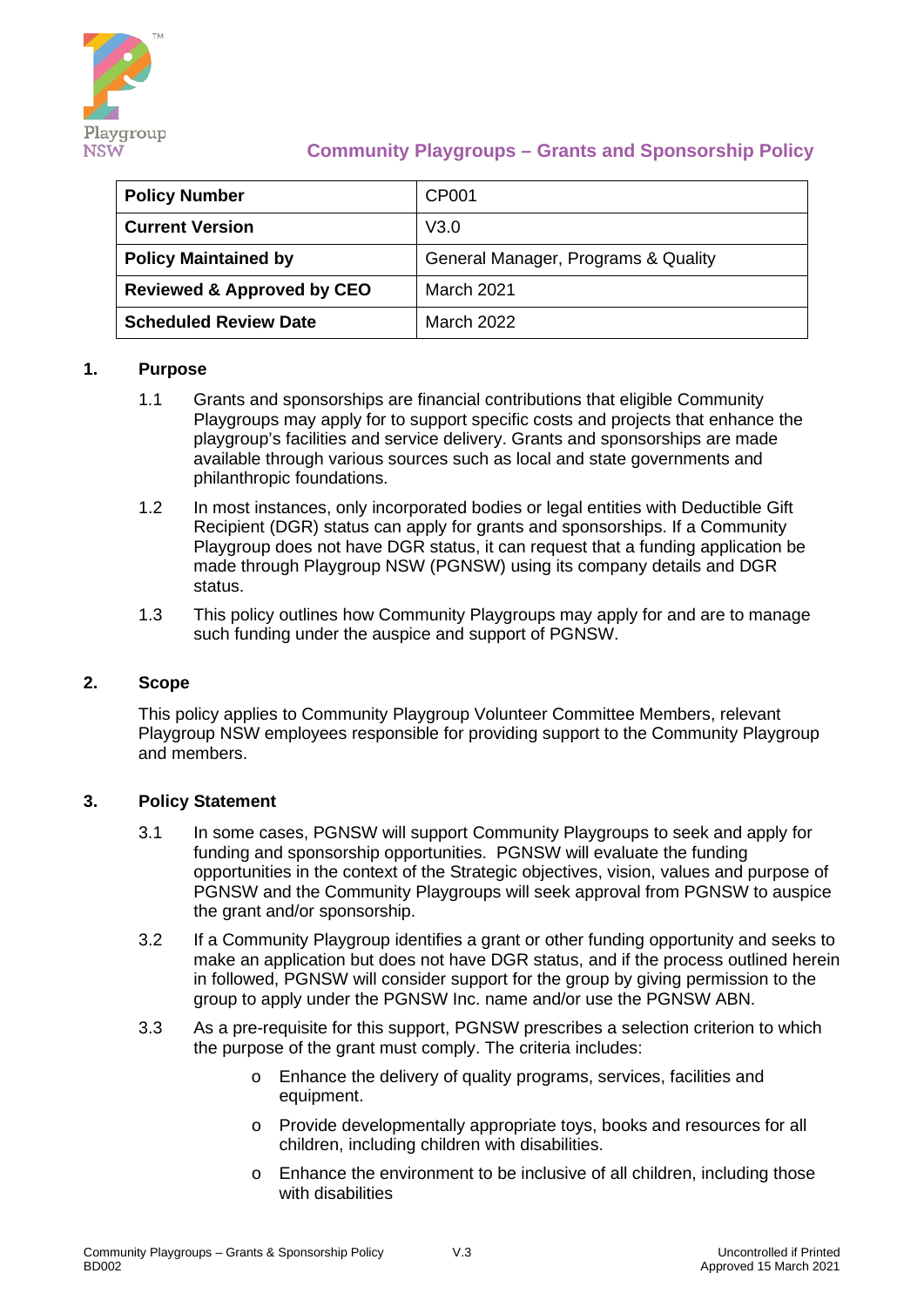- o Allow for the provision of additional playgroup sessions, including an offering of alternate session times during the day and in school holidays
- o Allow for an increase in children and families that are able to participate.
- o Allow for the provision of digital delivery of programs and services to support the engagement of new children and families.
- o Provide support to volunteers responsible for the playgroup operations including training, recruitment, rewards, and tools and resources.
- 3.4 Applicants are required to follow the procedures as prescribed in this policy and provide full and open disclosure to PGNSW of all matters relating to the purpose, allocation and management of the grant both during the application process and the acceptance of the grant, should the playgroup be awarded the funds.
- 3.5 Each Community Playgroup will lodge their own funding/grant application once confirmation in writing has been received from PGNSW via email, however, PGNSW is to be included in all relevant correspondence and consulted as required in matters relating to the funding/grant administration such as insurance requirements/adjustments, data collection and reporting.
- 3.6 Any actions or obligations that in any way require the provision of any resource financial, or product/service-related by PGNSW, that are included as part of the criteria/conditions of the funding agreement, must be disclosed to and approved by PGNSW prior to the lodgement of any funding or small grant application. These actions or obligations may include, but are not limited to, reporting requirements; media announcements; use of logo's; partners/sponsors commitments or support; government or community representation.
- 3.7 Any funding applications lodged by a Community Playgroup using the PGNSW name and/or the PGNSW ABN without the expressed approval of PGNSW, may not be endorsed or supported by PGNSW and PGNSW reserves the right to rescind the application.
- 3.8 Applications for support in applying for a small grant or other funding must be received by PGNSW no later than 10 business days from the grant application closing date using the application form/s listed in this Policy.
- 3.9 PGNSW will not support grants replacing or repairing fixed items on venue premises such as playground equipment, fences and other venue related maintenance unless specifically supported by the venue owner and accompanied by the PGNSW Grants and Sponsorship Venue Owner Approval form.

#### **4. Grant and Sponsorship Procedure – Roles and Responsibilities**

**Responsibilities of the Community Playgroup Committee** 

#### **The Playgroup Committee will:**

- 4.1 Read the Community Playgroups Grants and Sponsorship policy and sign to acknowledge and accept the conditions of the policy and submit with the application.
- 4.2 Read the grant application criteria, detailed in Section 3.3 of this policy to ensure it meets some or all of the criteria and the funding purpose.
- 4.3 Check the grant eligibility to ensure that the playgroup is eligible to apply and determine if there are any additional requirements as part of the application process.
- 4.4 Inform PGNSW of the intention to apply by submitting the following documentation to [grants@playgroupnsw.org.au.](mailto:grants@playgroupnsw.org.au) Documentation must provide a true and accurate representation of the funding project, purpose and be provided to PGNSW 10 business days prior to the grants closing date.
	- o PGNSW Grants and Sponsorship Request Form (mandatory)
	- o PGNSW Grants and Sponsorship Support Form (where applicable when seeking venue owner approval)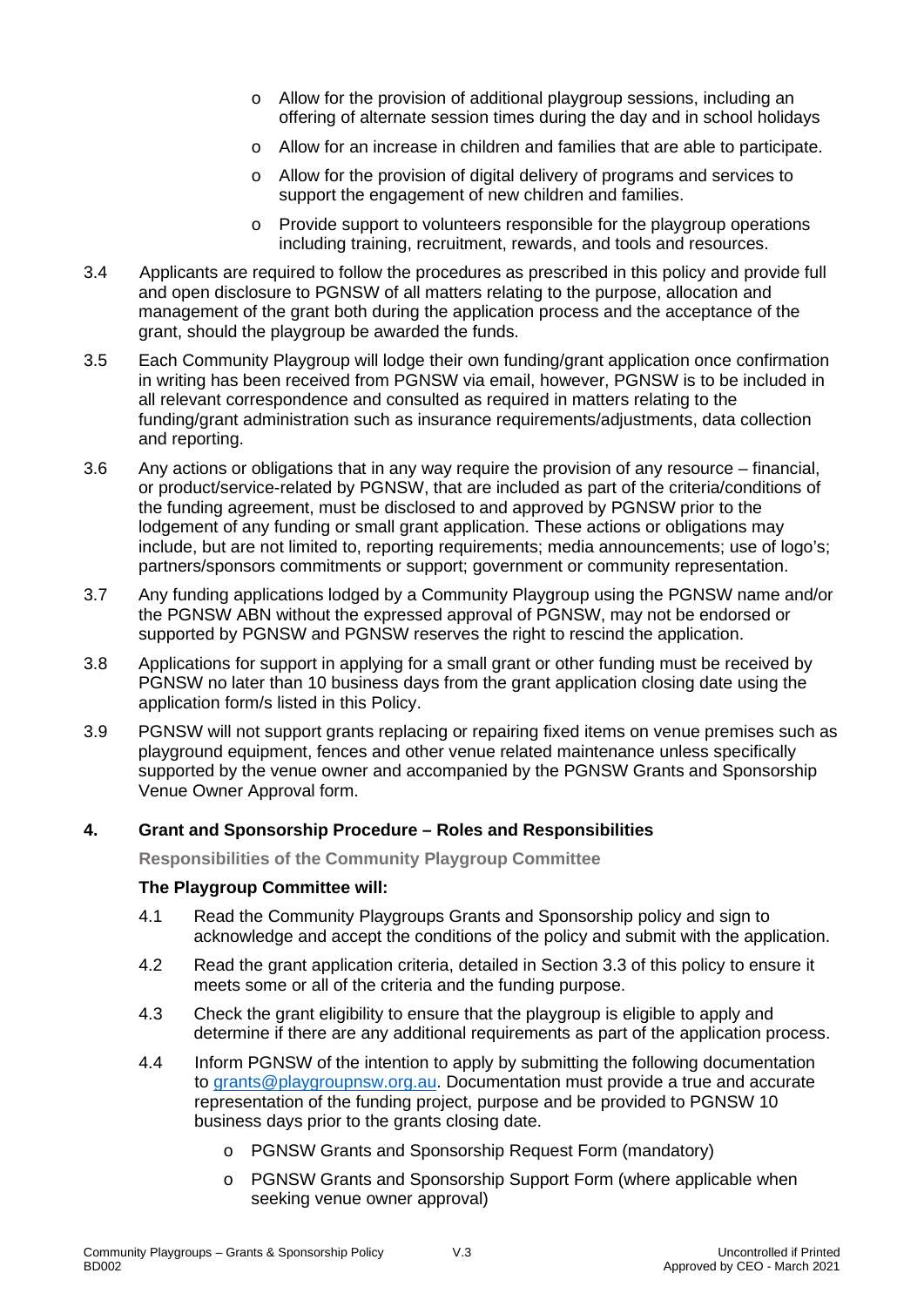- o PGNSW Grants and Sponsorship Funding Disbursement Form (where applicable)
- 4.5 Check the grant closing date and leave adequate time of minimum 10 business days for the PGNSW approval and playgroup application process.
- 4.6 Inform playgroup members of the intention to apply and the purpose for the application.
- 4.7 Ensure that all playgroup attendees have a valid PGNSW membership.
- 4.8 Any approvals sought after the specified time period will not be accepted unless approved by Playgroup NSW CEO.
- 4.9 Must inform and obtain written permission for the project from the venue owner where a project requires alterations or fixtures to a venue. This must be done by requesting they complete the PGNSW Grants and Sponsorship Support Form. Please note: the venue owner may have a form that the playgroup is required to fill out as well.
- 4.10 On receiving email confirmation from PGNSW that they will support the grant, the Playgroup will provide a completed grant application to PGNSW no later than 10 business days before the grant funding round closes. Where submissions are lodged online, the Playgroup Committee is required to provide the log in details to a PGNSW nominated delegate for completion.
- 4.11 Apply for the funding in the manner outlined in the PGNSW Grants and Sponsorship Request Form with any changes to purpose, to be submitted to PGNSW in writing along with the final application 10 days prior to final application.
- 4.12 **Will include and submit as part of the application budget that an administration fee of 10% of the total grant funding will be payable to PGNSW to cover all administration costs.**
- 4.13 Advise PGNSW of the outcome of the application, whether successful or not.
- 4.14 Where successful, will be responsible for ensuring that the requirements of the project are undertaken and completed in accordance with the deliverables specified as part of the grant criteria. Each milestone must be reported via email to PGNSW.
- 4.15 Where successful, will keep a record of expenditure, including tax invoices and receipts and forward these to PGNSW at the completion of the project or at request, dependant on funding disbursement.
- 4.16 At the conclusion of all grant or sponsorship terms and conditions, and when the grant has been acquitted, the playgroup will agree to return any unexpended funds to PGNSW. If it is a requirement of the funding body to return unexpended funds PGNSW will ensure that the funds are remitted in accordance with the funding terms and conditions. If unexpended funds are not required to be remitted to the funding body, then PGNSW will consider the funds as a donation.
- 4.17 Any equipment or resources purchased as part of the grant or sponsorship funding will remain the property of PGNSW. Should the community playgroup cease to operate any equipment or resources will be returned to PGNSW.
- 4.18 Ensure that all marketing and advertising collateral will be developed in consultation with PGNSW. Use of the PGNSW official Logo must only be done with permission from PGNSW prior to use.
- 4.19 Comply with any relevant legislative requirements of any Commonwealth, State, or local authority in relation to the funding and the auspicing agreement.
- 4.20 Advise PGNSW 4-6 weeks prior to the event date for events or official opening ceremonies so that an official representative of the organisation may attend.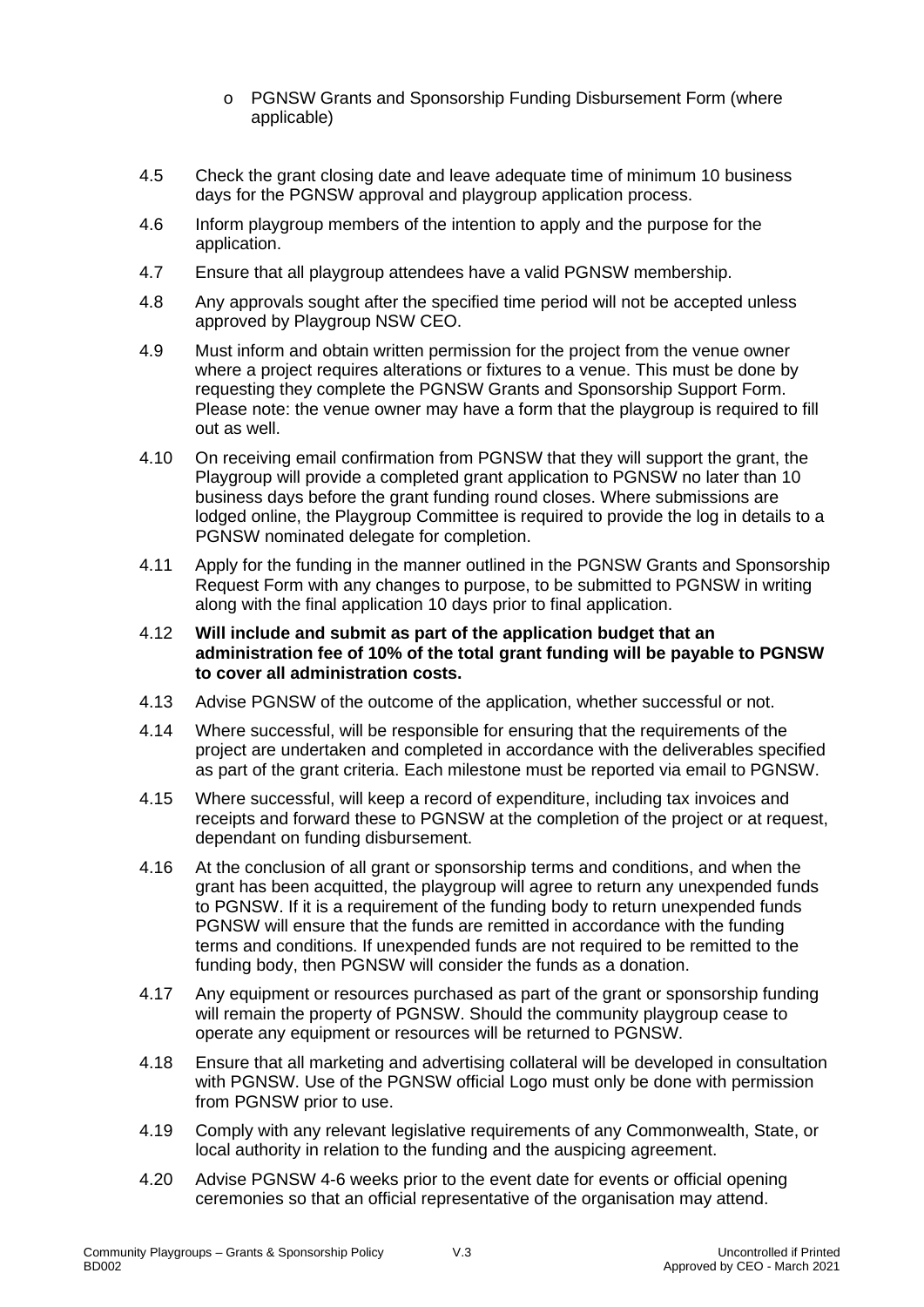- 4.21 Will refer all media enquiries to PGNSW Marketing Team who will then liaise with the CEO and to ensure a timely response to any enquiries. The CEO will approve any statement to ensure we protect sensitive information and consider possible legal implications. In the CEO's absence the General Manager Programs & Quality will have delegated approval permission.
- 4.22 Liaise with PGNSW on completion of the project, to ensure that all deliverables and final acquittal report are submitted.

## **Responsibilities of PGNSW**

## **PGNSW will:**

- 4.23 Review the guidelines of the grant, including reporting requirements, and the intended use of funds within 5 working days of receipt.
- 4.24 Check the grant against the PGNSW Insurance Policy and consider in relation to alignment with the PGNSW Constitution, Strategic Plan and Business Plan.
- 4.25 Advise the Playgroup Committee if they are eligible to submit the grant under the PGNSW Inc. name on behalf of the playgroup.
- 4.26 Register all the details of the grant in the Compliance Calendar to enable the grant to be tracked and reported on accordingly.
- 4.27 Review the application and make any changes or additions (within 5 working days of receipt), completing the company/incorporated association section, contact details, bank details and arranging appropriate signatures.
- 4.28 Authorise the Playgroup Committee to submit the application.
- 4.29 Ensure that all reporting and final financial acquittals are completed and submitted by the due date.

## **5. Communication**

5.1 This Policy will be made available to all PGNSW staff via Bamboo HR (receipt acknowledgement required), Community Playgroups via the Community Playgroup Facebook page, Member email and be available on the PGNSW website.

#### **6. Associated Documents**

- □ PGNSW Grants and Sponsorship Request Form
- □ PGNSW Grants and Sponsorship Venue Owner Approval Form
- □ PGNSW Grants and Sponsorship Funding Disbursement Form

#### **7. Quality and Compliance Evaluation**

- 7.1 This policy will be reviewed as part of PGNSW's policy register with review timelines identified. Earlier review will be undertaken should legislative or operational circumstances render it necessary.
- 7.2 PGNSW policy review will evaluate the effectiveness of the policy and ensure that it:
	- o supports organisational performance and the PGNSW Strategic Plan;
	- o meets current legislative compliance;
	- o reflects operational currency; and
	- o provides opportunity for continuous improvement and risk identification and mitigation.
- 7.3 Procedures and guidelines may be updated more frequently if required to meet current operational needs or practices and may be approved by the delegated person/s.